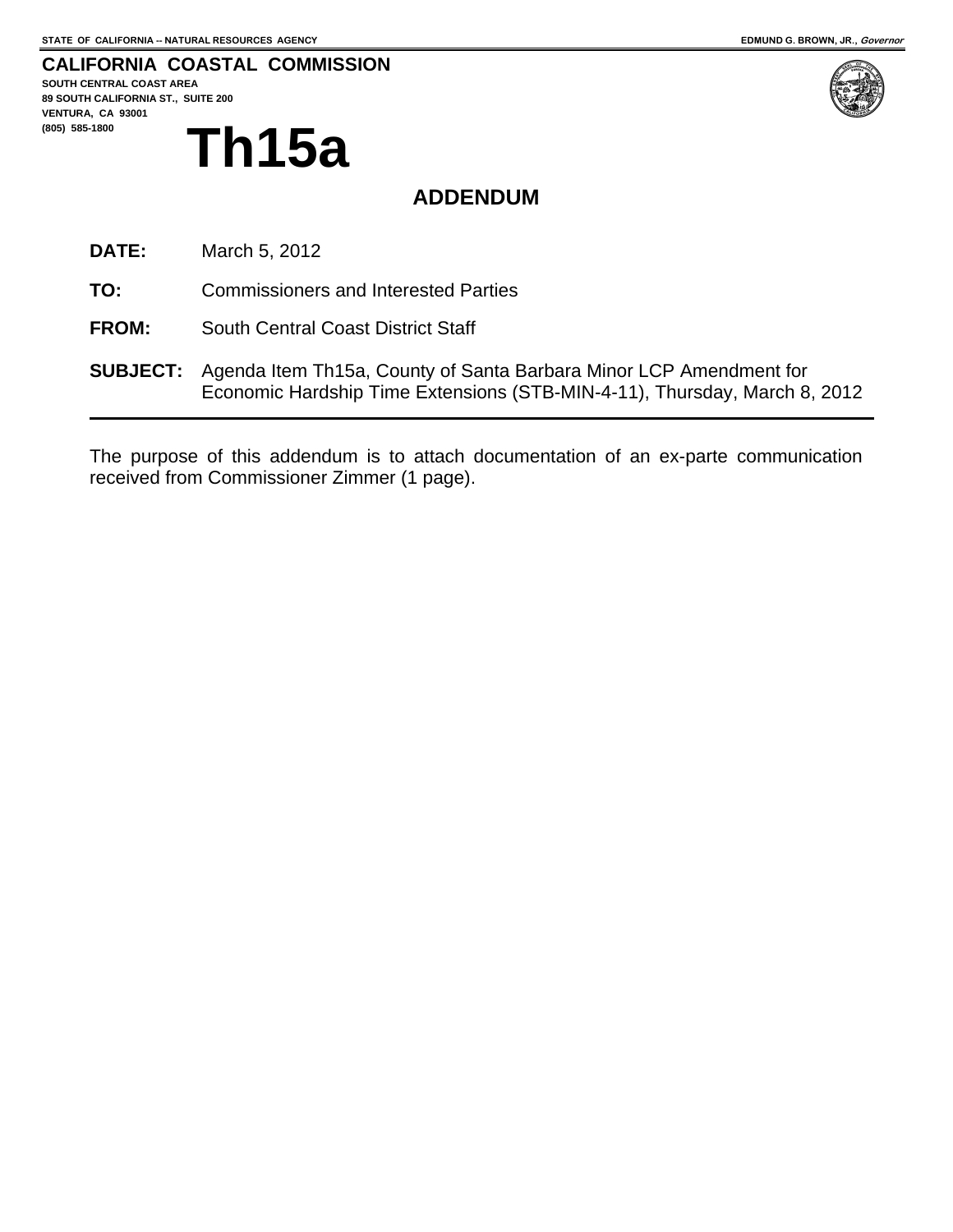## **FORM FOR DISCLOSURE OF EX PARTE COMMUNICATIONS**

Name or description of project County of Santa Barbara LCPA MIN-4-11 on Time Extensions for CDP Date and time of receipt of communication: Feb. 27, 2012 Location of communication: Santa Barbara

Type of communication (letter, facsimile, etc.): telecon

Person(s) initiating communication: Zimmer/Dianne Black, County P&D

Detailed substantive description of content of communication: (Attach a copy of the complete text of any written material received.)

In the course of an unrelated communication I asked for clarification of several issues on the County's understanding of the scope and effect of this amendment.

Ms. Black indicated that the total number of years that a CDP can be extended under the County's current LCP is five, including post issuance extensions. Under the proposed amendment there would be a total of four more years possible ( 2, 2 year additional extensions), for a potential total of 9 years. Any CDP extended for economic hardship just prior to January 2015 could be theoretically be extended up to 2019. The Director can approve such extensions without a noticed public hearing even when the original permit is/was approved by the Zoning Administrator or the Planning Commission, which is different from other time extensions. The Notice on the Director decision is posted at the property and mailed to properties within 300 feet. There is a NOFA to the Commission if the project is in the appeals jurisdiction.

There is nothing to prevent an applicant from obtaining an economic hardship extension and then selling the entitlement to another who may or may not have the same difficulty.

In order to determine whether the findings of approval can still be made, on a project which has had environmental review there would be information gathered equivalent to a 15162 letter.

Dated: Feb. 29, 2012 (s) Jana Zimmer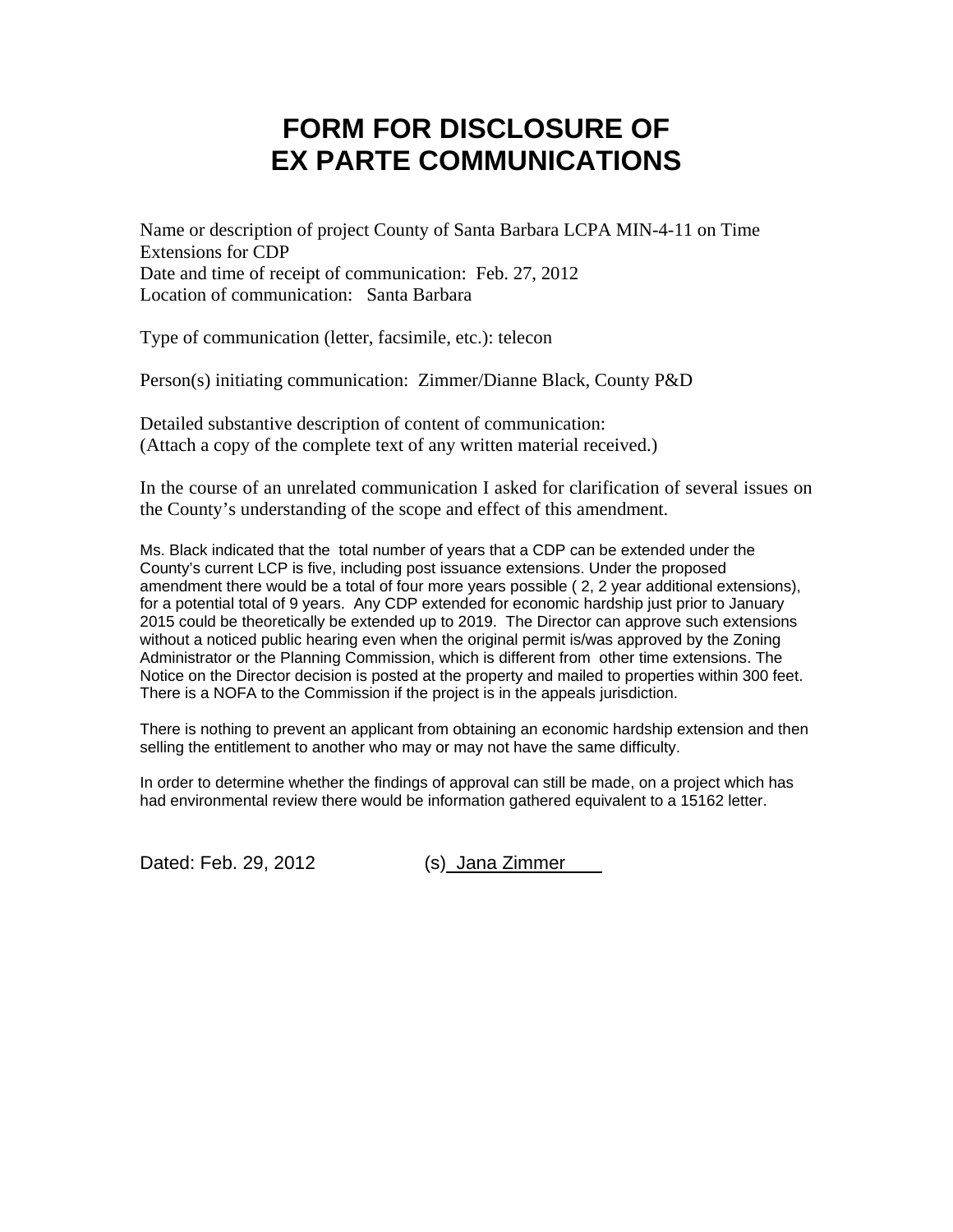**CALIFORNIA COASTAL COMMISSION SOUTH CENTRAL COAST AREA 89 SOUTH CALIFORNIA ST., SUITE 200 VENTURA, CA 93001**  89 SOUTH CALIFORNIA ST., SUITE 200<br>VENTURA, CA 93001<br>(805) 585 - 1800





- **DATE:** February 23, 2012
- **TO:** Commissioners and Interested Parties
- **FROM:** Jack Ainsworth, Senior Deputy Director Steve Hudson, District Manager Amber Tysor, Coastal Program Analyst
- **SUBJECT: County of Santa Barbara LCP Minor Amendment for Economic Hardship Time Extensions (STB-MIN-4-11)** for Public Hearing and Commission Action at the California Coastal Commission hearing of March 8, 2012, in Chula Vista.

## **I. AMENDMENT DESCRIPTION**

On December 22, 2011, the County of Santa Barbara submitted an amendment to its certified Local Coastal Program to amend the Implementation Program/Zoning Ordinance (IP) to: (1) extend the period of time in which the Director of the Planning and Development Department may grant a two-year time extension to the period of permit effectiveness for approved permits due to economic hardship considerations until January 12, 2015, and (2) provide that the Director may grant more than one such time extension until January 12, 2015. Pursuant to the existing IP, the Director may grant the time extension(s) provided that the application is filed with the Planning and Development Department in compliance with Section 35-57A (Application Preparation and Filing) and that the application is filed prior to the expiration of the permit that is the subject of the time extension request; however, an application may only be filed within the six month period immediately preceding the date the planning permit would otherwise expire. The action of the Director of the Planning and Development Department is final subject to appeal in compliance with Section 35-182 (Appeals). (**Exhibit 1**: Resolution 11-412 and **Exhibit 2**: Ord. 4815)

## **II. DETERMINATION**

Pursuant to Section 30514(c) of the Coastal Act and Section 13554 (a) of the Commission's regulations, the Executive Director has determined the proposed amendment is "minor" in nature. Sections 13554 and 13554 (a) of the Regulations provide that a minor amendment includes, but is not limited to, changes which: 1) make the use as designated in implementing actions more specific; 2) do not change the kind, intensity, or density of use; and 3) are consistent with the certified Land Use Plan (LUP).

The County's proposed modifications include minor changes to existing language and procedures contained in the Santa Barbara County Code, previously certified by the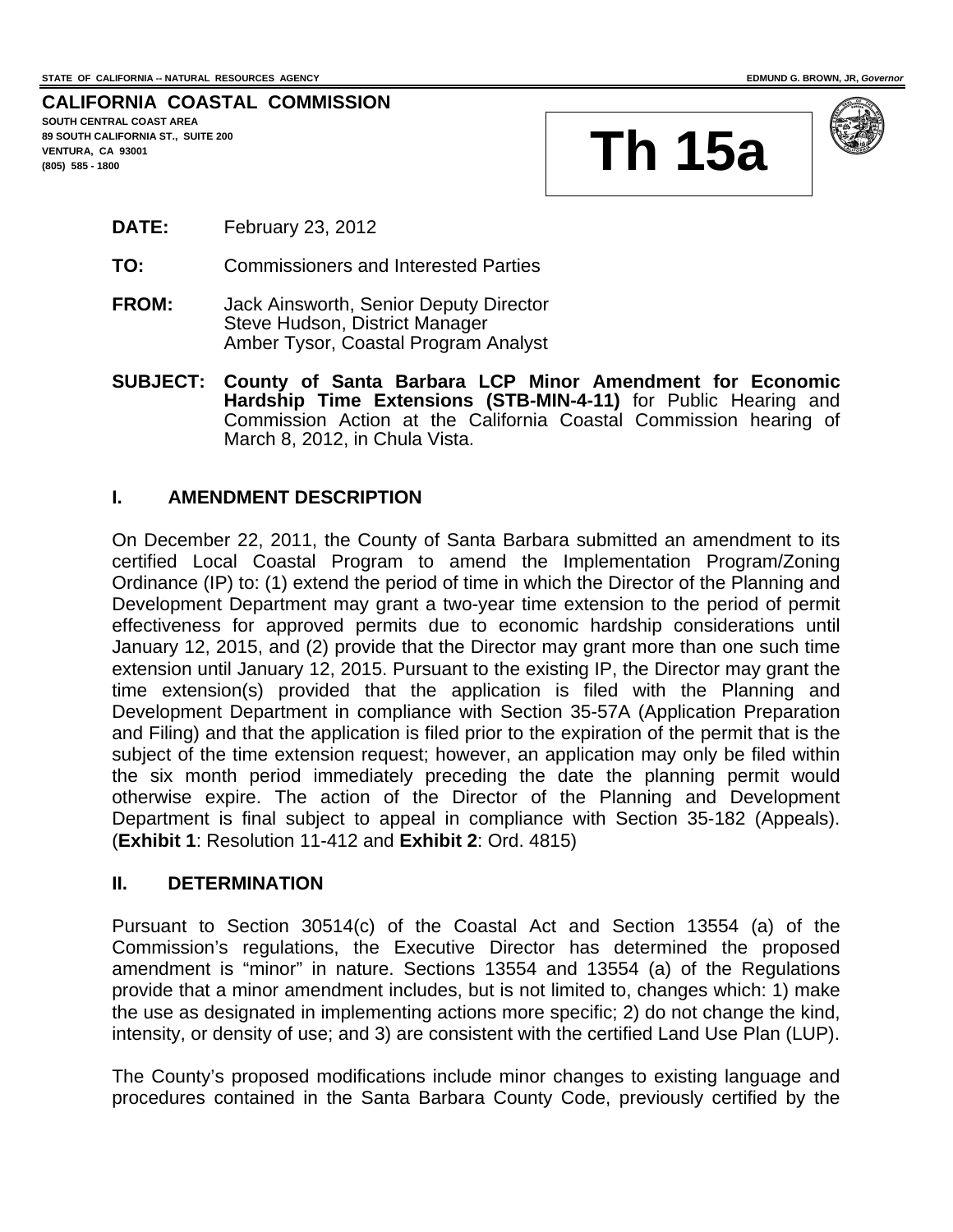Commission. The proposed amendment will not make any changes to any current land use or zoning designations. Further, the County is not changing the kind, intensity, or density of use. The proposed text modifications are based on administrative updates to language to allow a two-year time extension for approved permits due to economic hardship. Therefore, the proposed amendment is consistent with the certified LUP, and considered "minor" as defined under Section 13554(a).

## **III. PROCEDURAL REQUIREMENTS**

Pursuant to Section 13551(b) of Title 14 of the California Code of Regulations, a local government's resolution for submittal of a proposed LUP amendment must indicate whether the local coastal program amendment will require formal local government adoption after Commission approval, or is an amendment that will take effect automatically upon the Commission's approval pursuant to Public Resources Code Sections 30512, 30513 and 30519. In this case, the County has submitted the amendment as one that will take effect automatically upon approval by the Commission.

## **IV. PUBLIC NOTICE**

Section 13555 of the Commission's Regulations requires the Executive Director to prepare a report describing the proposed amendment and providing notice of the Executive Director's determination the amendment is of a "minor" nature. Section 13555 also requires the Executive Director to report to the Commission at the next meeting, his or her determination and objections to the determination, if any, that have been received within 10 working days. If one third of the appointed members of the Commission requests, the determination of minor amendment shall not become effective and the amendment shall be processed in accordance with Section 13555(b).

Notification of the proposed amendment will be mailed on February 24, 2012. The tenday objection period will therefore terminate on March 5, 2012. The Commission will be notified at the March 8, 2012 meeting of any objections.

Also, Section 30503 of the Coastal Act requires that maximum opportunities for public input be provided in preparation, approval, certification and amendment of any LCP. The County held public hearings on the proposed ordinance changes on October 26, 2011, November 2, 2011, and December 6, 2011. The hearings were noticed to the public consistent with Section 13515 of Title 14 of the California Code of Regulations and the County provided evidence of the measures taken to provide notice of their hearings, consistent with Section 13552 of Title 14 of the California Code of Regulations. Notice of the subject amendment has been distributed to all known interested parties.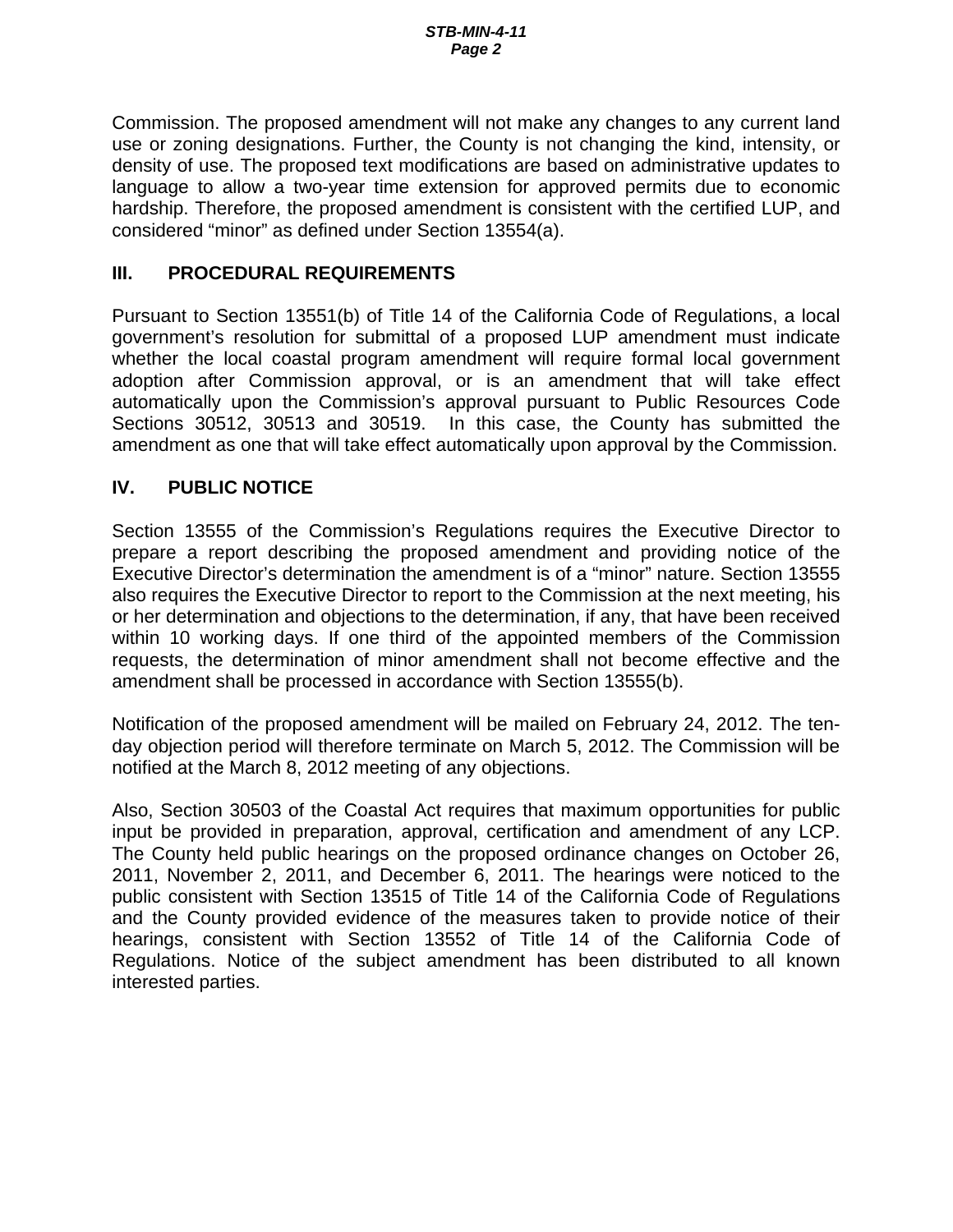## RESOLUTION OF THE BOARD OF SUPERVISORS COUNTY OF SANTA BARBARA, STATE OF CALIFORNIA

IN THE MATTER OF SUBMITTING TO THE CALIFORNIA COASTAL COMMISSION AN AMENDMENT TO THE TEXT OF THE SANTA BARBARA COUNTY LOCAL COASTAL PROGRAM REGARDING TIME EXTENSIONS DUE TO HARDSHIP CONSIDERATIONS ISSUED IN COMPLIANCE WITH THE ARTICLE II COASTAL ZONING ORDINANCE OF CHAPTER 35) OF THE SANTA BARBARA COUNTY CODE.

## RESOLUTION NO: 11 - 412 CASE NO: 11ORD-00000-00026

### WITH REFERENCE TO THE FOLLOWING:

- On January 7, 1980, by Resolution No. 80-12, the Board of Supervisors of the County of Santa À. Barbara adopted the Santa Barbara County Coastal Land Use Plan; and
- On July 19, 1982, by Ordinance 3312, the Board of Supervisors of the County of Santa Barbara  $B.$ adopted the Santa Barbara County Coastal Zoning Ordinance, Article II of Chapter 35 of the Santa Barbara County Code; and
- On December 6, 2011, the Board of Supervisors, having deemed it to be in the interest of orderly  $C_{\cdot}$ development of the County and important to the preservation of the health, safety, and general welfare of the residents of said County, amended the Local Coastal Program by adopting:

Case No. 11ORD-00000-00026: Economic Hardship Time Extensions Ordinance Amendment, attached as Exhibit A:

An Ordinance (Case No. 11ORD-00000-00026), attached as Exhibit A, amending the Article II Coastal Zoning Ordinance, of Chapter 35, Zoning, of the Santa Barbara County Code, by amending Division 35.11, Permit Procedures, to add a new Section 35-179A that will (1) give the Director of the Planning and Development Department the authority to grant a two year time extension to approved permits and projects due to economic hardship considerations until January 12, 2015, and (2) provide that more than one such extension may be granted by the Director.

- D. Public officials and agencies, civic organizations, and citizens have been consulted with and have advised the County and the Montecito Planning Commissions on the proposed amendment in duly noticed public hearings pursuant to Sections 65353 and 65854 of the Government Code, and the County and Montecito Planning Commissions have sent their written recommendations to the Board of Supervisors in compliance with pursuant to Sections 65354 and 65855 of the Government Code.
- The Board of Supervisors has held duly noticed public hearings in compliance with Section E. 65355 and 65856 of the Government Code on the proposed amendment, at which hearings the amendment was explained and comments invited from the persons in attendance.

|                                                                                                                                                                                               |  |  | <b>EXHIBIT 1</b>    |  |
|-----------------------------------------------------------------------------------------------------------------------------------------------------------------------------------------------|--|--|---------------------|--|
| GAGROUP\PERMITTING\Case Files\ORD\2000s\11 cases\11ORD-00000-00024, -00025, -00026, -00027 & -00028 Hardship Time Extension E $\overline{\text{STB-MIN-4-11}}$<br>BoardLetter2006.dot v 1106c |  |  |                     |  |
|                                                                                                                                                                                               |  |  | └ County Resolution |  |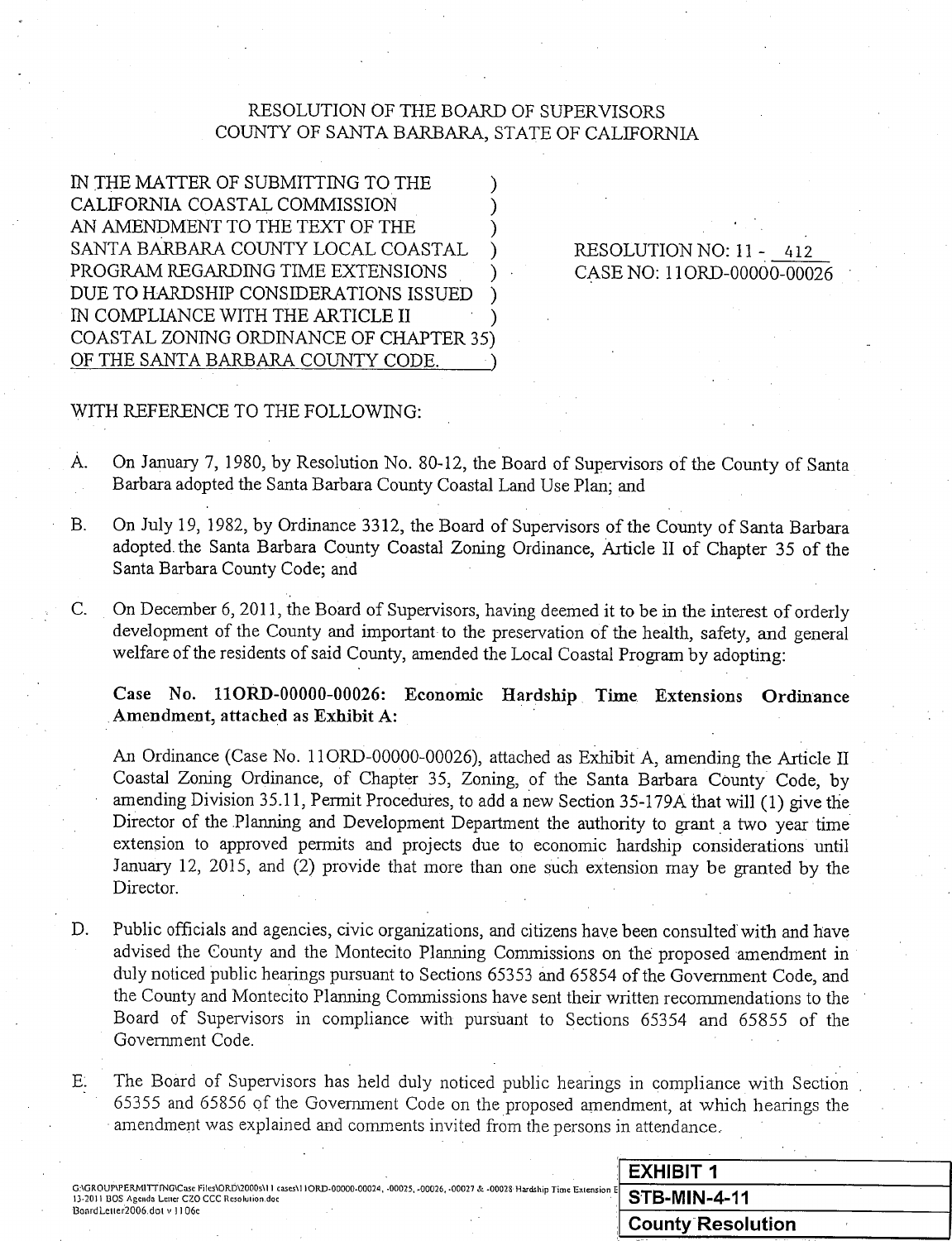- This amendment to the Local Coastal Program is consistent with the provisions of the Coastal  $F.$ Act of 1976, the Santa Barbara County Coastal Land Use Plan, and the requirements of state planning and zoning laws as amended to this date.
- The Board of Supervisors now wishes to submit this amendment to the California Coastal G. Commission for certification as a minor amendment to the Santa Barbara County Local Coastal Program in compliance with Public Resources Code Section 30514(c) and Title 14 of the California Code of Regulations Section 13554.
- $H_{\cdot}$ The Board of Supervisors further wishes to submit this amendment as an amendment that will take effect automatically upon the California Coastal Commission's approval in compliance with Title 14 of the California Code of Regulations Section 13551(b)(1).

#### NOW, THEREFORE, IT IS HEREBY RESOLVED as follows:

- $\mathbf{1}$ . The above recitations are true and correct.
- $2.$ In compliance with Sections 65356 and 65857 of the Government Code and Section 30514 of the Public Resources Code, the above described changes have been previously adopted as an amendment to the Santa Barbara County Local Coastal Program.
- $3<sub>1</sub>$ The Board of Supervisors certifies that this amendment is intended to be carried out in a manner fully in conformity with the California Coastal Act of 1976.
- $4.$ The Board submits this Local Coastal Program amendment to the California Coastal Commission for review and certification as a minor amendment in compliance with Public Resources Code Section 30514(c) and Title 14 of the California Code of Regulations Section 13554, and requests that this amendment that will take effect automatically upon the California Coastal Commission's approval in compliance with Title 14 of the California Code of Regulations Section 13551(b)(1).
- 5. The Chair and the Clerk of this Board are hereby authorized and directed to sign and certify all maps, documents and other materials in accordance with this resolution to reflect the above described action by the Board of Supervisors.

PASSED, APPROVED, AND ADOPTED by the Board of Supervisors of the County of Santa Barbara, State of California, this 13<sup>th</sup> day of December, 2011, by the following vote:

AYES: Supervisor Carbajal, Supervisor Wolf, Supervisor Farr, Supervisor Gray,

Supervisor Lavagnino

 $A.21$ 

NOES: None

ABSTAIN: None

ABSENT: None

JONI GRAY, CHAIR

Board of Supervisors, County of Santa Barbara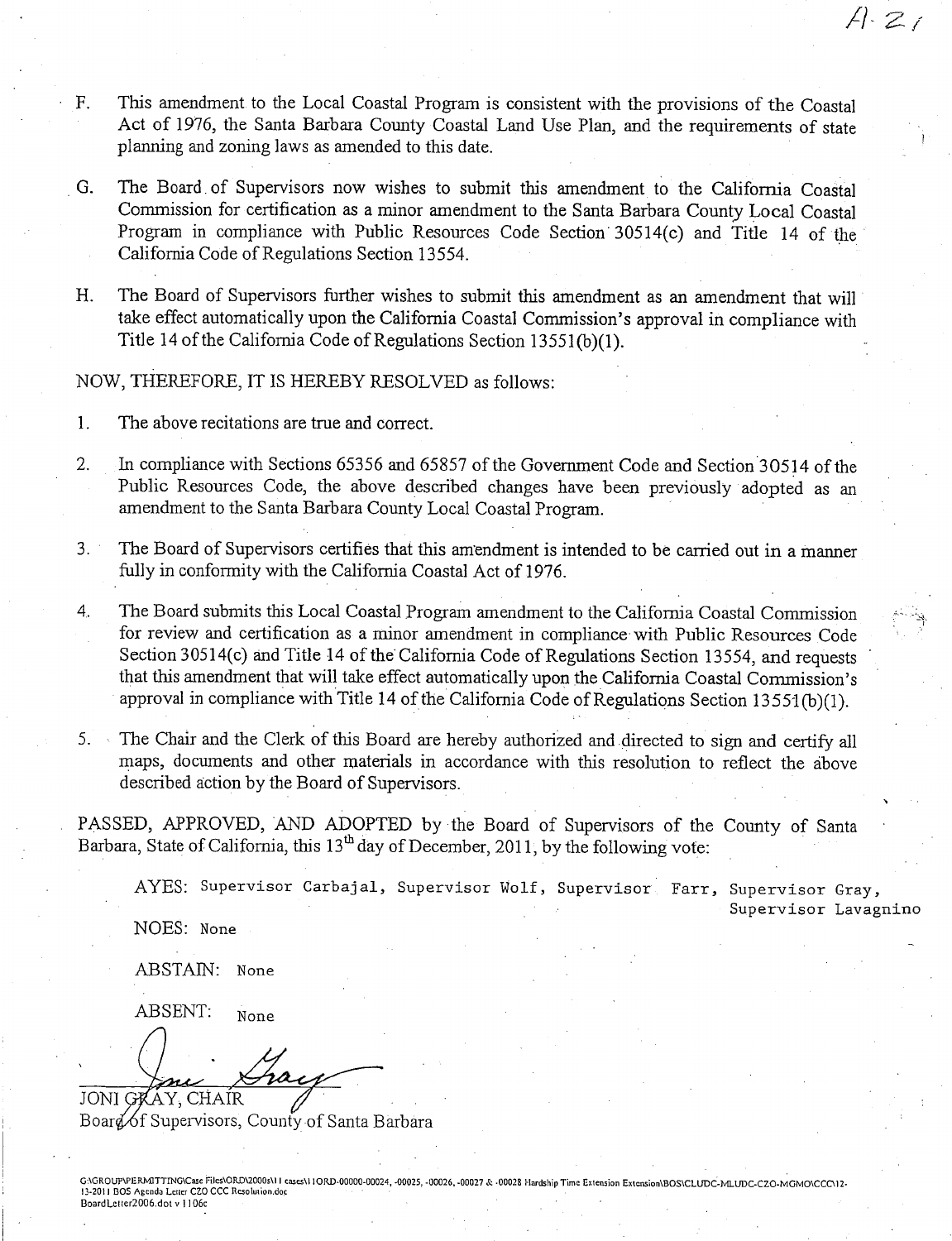ATTEST:

CHANDRA L. WALLAR Clerk of the Board of Supervisors

 $By:$ Deputy Clerk

APPROVED AS TO FORM:

DENNIS A. MARSHALL County Counsel

 $\Lambda$ lity  $\overline{By}$ :

Deputy County Counsel

## EXHIBIT:

Article II Coastal Zoning Ordinance Amendment (Case No. 11ORD-00000-00026) A.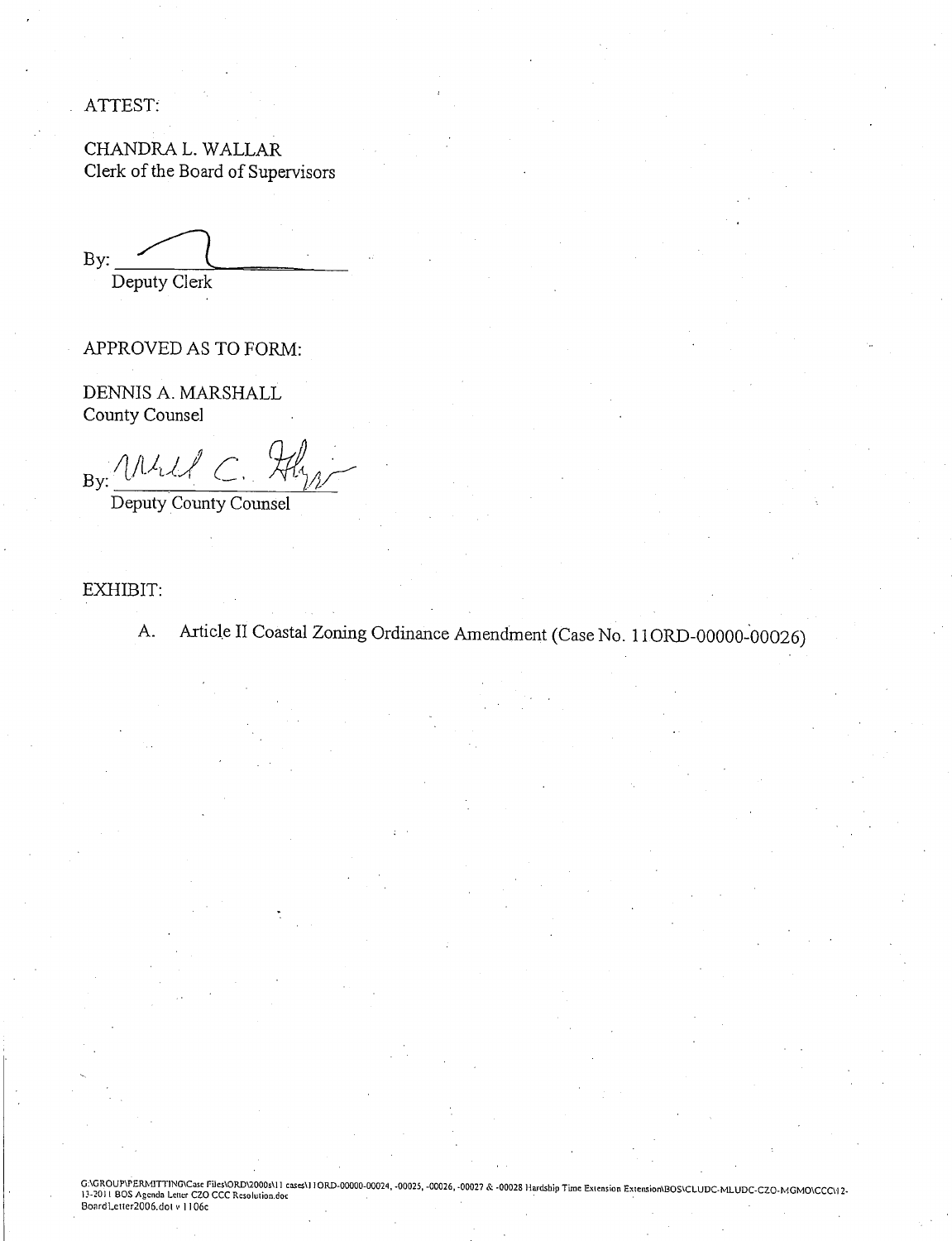### ATTACHMENT I: 11ORD-00000-00026 ARTICLE II CZO ORDINANCE

#### ORDINANCE NO. 4815

AN ORDINANCE AMENDING ARTICLE II, THE SANTA BARBARA COUNTY COASTAL ZONING ORDINANCE, OF CHAPTER 35, ZONING, OF THE COUNTY CODE, BY AMENDING DIVISION 11, PERMIT PROCEDURES, AND MAKE OTHER MINOR REVISIONS AS NECESSARY REGARDING THE PROVISION OF ADDITIONAL TWO-YEAR TIME EXTENSIONS FOR APPROVED DEVELOPMENT.

#### Case No. 11ORD-00000-00026

The Board of Supervisors of the County of Santa Barbara, State of California, ordains as follows:

#### SECTION 1:

DIVISION 35.11, Permit Procedures, of Article II, the Santa Barbara County Coastal Zoning Ordinance, of Chapter 35, Zoning, of the Santa Barbara County Code, is amended to add a new Section 35-179A to read as follows:

#### **Section 35-179A.** Time Extensions Due to Economic Hardship.

#### **Section 35-179A.1**

In addition to the time extensions provided in Section 35-169 (Coastal Development Permits), Section 35-172 (Conditional Use Permits), Section 35-174 (Development Plans), Section 35-178 (Land Use Permits) and Section 35-179 (Modifications), the Director for good cause may extend the expiration of a planning permit approved or issued in compliance with those Sections for additional 24 month periods in compliance with the following:

- The Director has determined that a Time Extension is necessary due to an economic hardship  $1<sub>1</sub>$ resulting from the continuing national economic downtum.
- The application for the Time Extension is filed with the Department in compliance with the 2. following:
	- The application shall be filed in compliance with Section 35-57A (Application Preparation  $a)$ and Filing).
	- The application shall be filed prior to the expiration of the planning permit that is the  $b)$ subject of the time extension request; however, an application may only be filed within the six month period immediately preceding the date that the planning permit would otherwise expire.
- A time extension application shall be approved or conditionally approved only if the Director 3. first finds that applicable findings for approval that were made in conjunction with the initial approval of the planning permit for which the time extension is requested can still be made.
- The action of the Director is final subject to appeal in compliance with Section 35-182 (Appeals). 4.

This Section 35-179A shall expire, and be of no further force or effect, on January 12, 2015, unless extended by ordinance.

| <b>EXHIBIT 2</b> |  |  |
|------------------|--|--|
| STB-MIN-4-11     |  |  |
| County Ordinance |  |  |